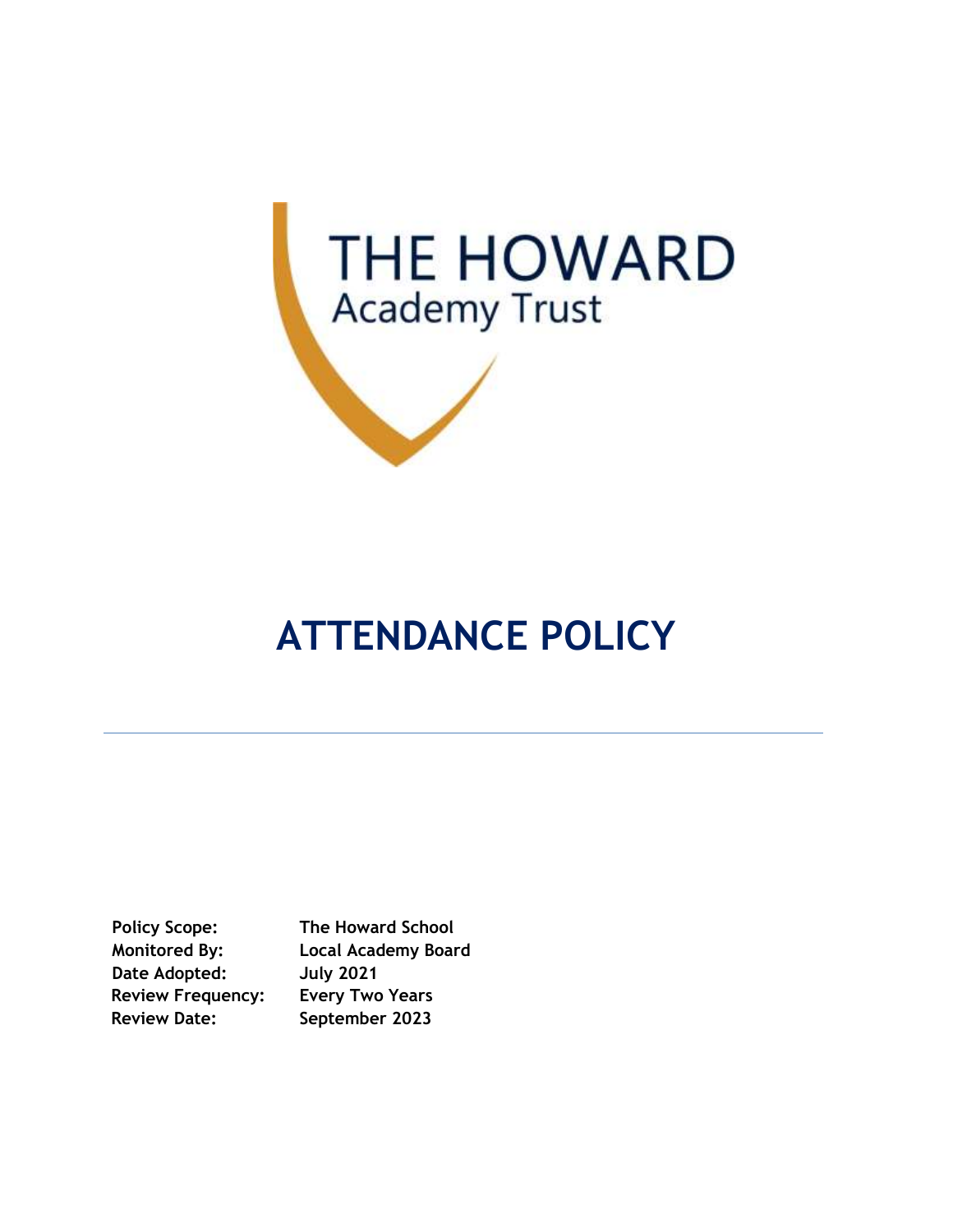# **ATTENDANCE POLICY**

# **Section 1:**

This Policy represents our commitment to striving for 100% attendance, which is achievable, and achieved by many children. It sets out the principles, procedures and practice The Howard School will undertake. Strategies, sanctions and possible legal consequences of poor Attendance and Punctuality are also detailed, as well as rewards for, and benefits of good attendance. This policy will be reviewed, amended as necessary and published annually in accordance with current legislation and guidance. The DfE guidance school attendance (2019), states schools should promote good attendance and reduce absence, including persistent absence, ensure every child has access to full-time education and act early to address patterns of absence.

#### **Policy Statement**

We believe:

- Every student matters and has a fundamental right to be educated
- Good attendance and punctuality are key to personal development, progression, learning and achievement;
- Parents/Carers have a duty to ensure and encourage maximum attendance and punctual arrival at school and lessons;
- Teachers and Associate Staff have a duty to monitor and encourage maximum attendance and punctual arrival at school and lessons;
- Teachers and Associate Staff have a duty to record accurately and fully each student's attendance;
- Teachers and Associate Staff should encourage maximum attendance of both the individual and the class;
- To work closely in an effective partnership with the Medway Council Attendance Advisory Service for Schools and Academies (AASSA) in addressing attendance/punctuality problems; and
- To provide a school ethos in which students' attendance is valued and their educational advancement recognised as a prime motive amongst all those associated with the school.

# **We aim:**

• To encourage the punctuality of individuals and to record and monitor lateness; and

• To praise and reward full and improved attendance and punctuality (see Rewards procedures)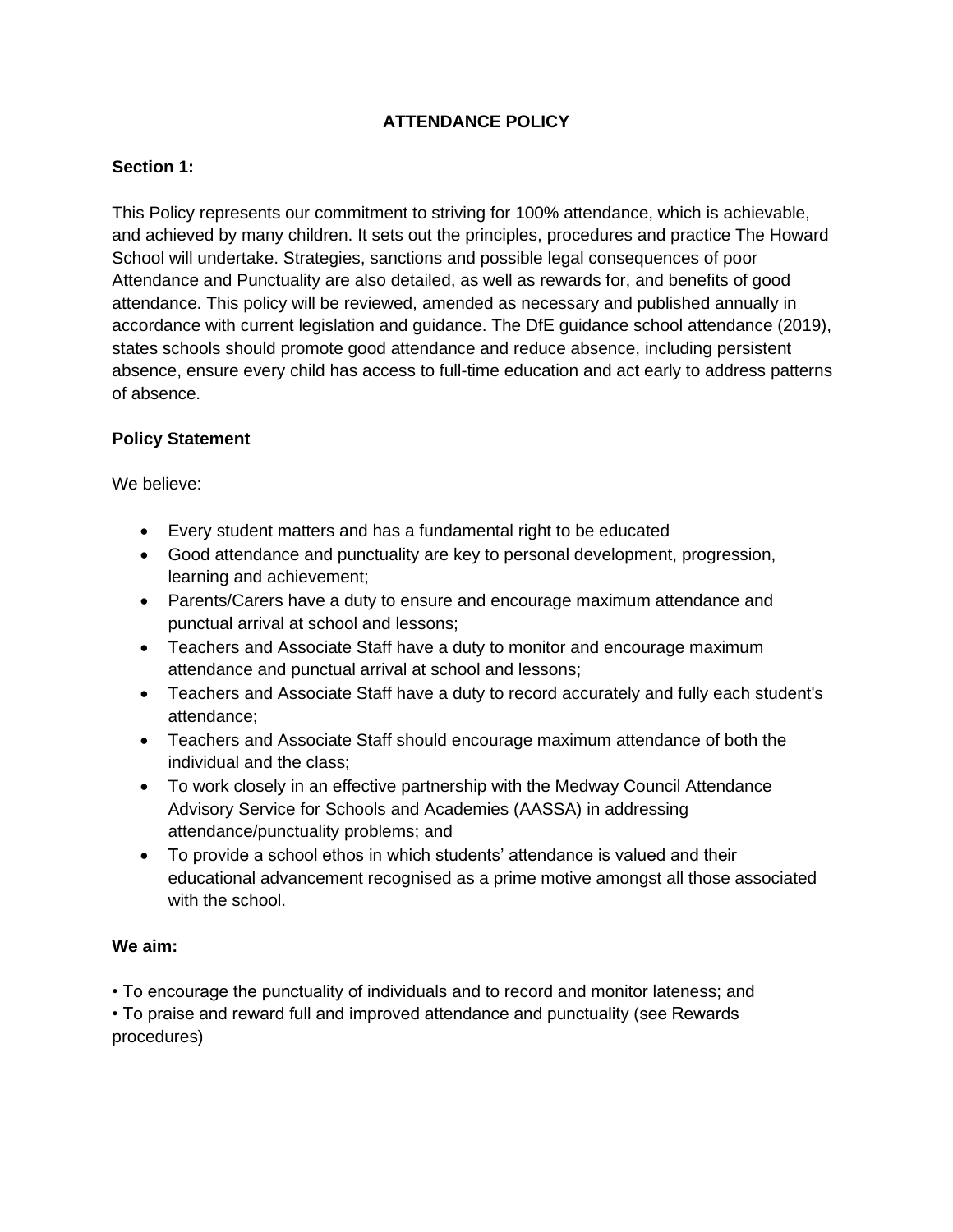## **Principles**

- Receiving a full-time, suitable education is a child's legal entitlement.
- It is a parents /carers' legal responsibility to ensure this happens.
- Attending school regularly aids intellectual, social and emotional development and is essential if children are to benefit fully from their school life.
- Attending school regularly safeguards the welfare of children whilst they are not in the care of their parents.
- All children whose attendance is poor will be treated as vulnerable.

These principles are enshrined in British law, within the Education Act 1996, the Children Act 1989, and other associated pieces of legislation.

#### **Aims of the Policy**

- To ensure that all children attend school regularly and punctually, in order to maximise their educational achievement and social development. Statistics show a direct link between under-achievement and absence below 96%.
- To discharge the Schools duty to safeguard its pupils to the best of its ability.
- To ensure that all those responsible for children's education, including parents, carers, staff and governors understand and accept their responsibilities in relation to attendance.
- To minimise absence from school, thereby reducing levels of persistent absence.
- To improve the life chances of the children attending The Howard School and prepare them to be fully contributing citizens when they reach adulthood. Regular attenders are more successful in transferring between primary school, secondary school, higher education and employment or training.

#### **Policy objectives:**

- To safeguard the welfare, health, social and emotional development of children
- To reduce persistent absence
- To reduce or eliminate term time holidays/leave of absence
- To promote commitment to education and high achievement
- To maximise the potential of every individual pupil
- Ensure robust systems are in place to monitor and manage attendance and punctuality throughout the School

#### **Section 2: Operating the Policy**

#### **Promoting Attendance**

The Howard School will use all possible opportunities to promote the importance of good attendance and punctuality. These will include the home/school agreement, newsletters, weekly presentation during Cultural Development Wellbeing (CDW) Sessions, assemblies, rewards and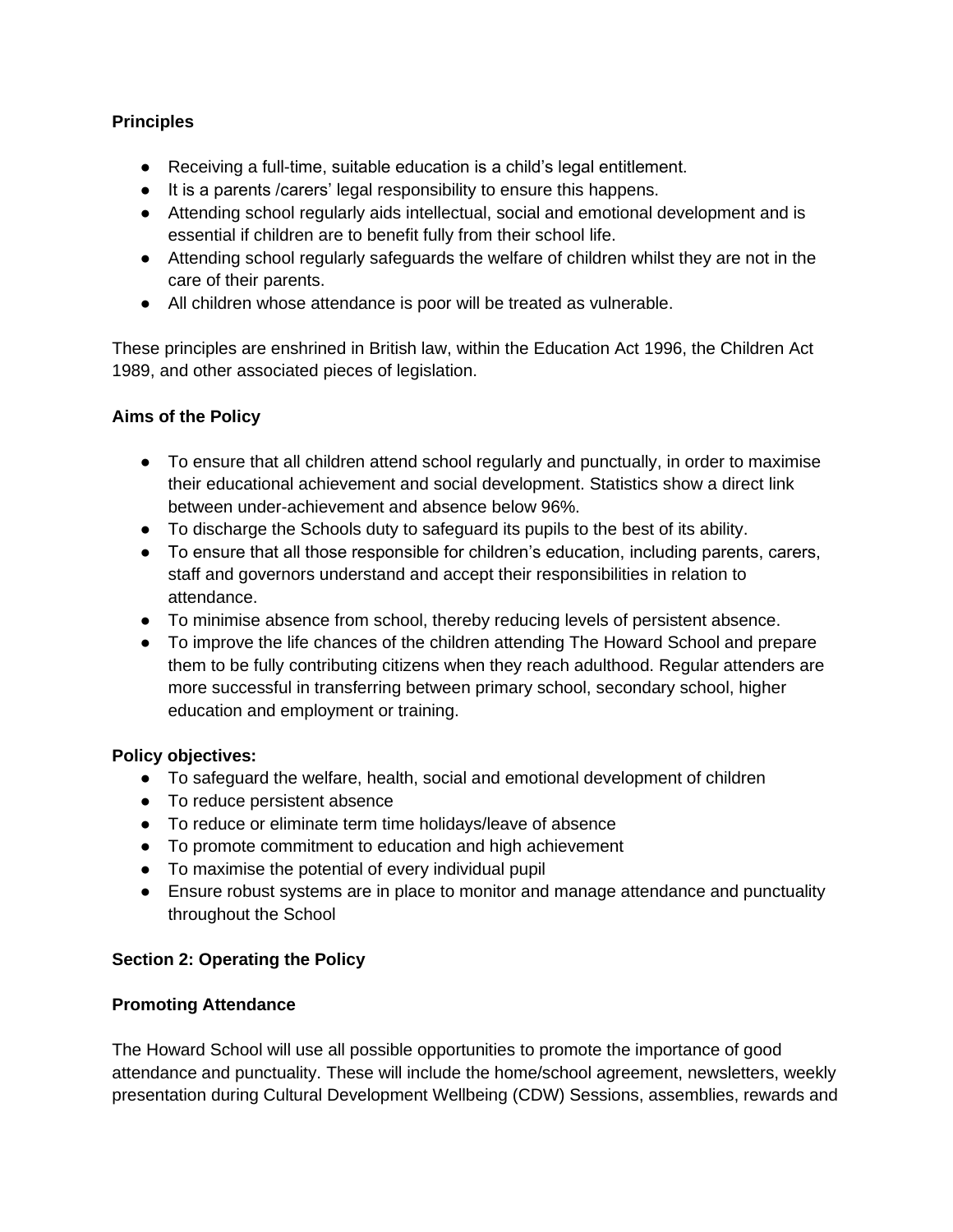incentives for good or significantly improving attendance through house competition. The foundation for good attendance is a strong partnership between the school, parents and the child which is developed through year teams.

# **The Howard School will:**

- Provide and promote a welcoming and positive atmosphere so that children feel safe, and know that their presence is valued.
- Raise awareness of the importance of full attendance and punctuality, using newsletters and other communications to parents; making attendance a high priority.
- Employ a key member of staff with responsibility for monitoring, improving and evaluating school attendance.
- Encourage parents to fully support the policy as a vital contribution towards their child's education. All new parents are introduced to the Policy and information on attendance in the Schools Prospectus. It is also accessible on the Schools website.
- Encourage the children to have a positive attitude towards attendance and punctuality so that they can retain this into adult life. This is seen through our CDW curriculum, year group line ups, and assemblies.
- Celebrate good attendance by rewarding students with 100% attendance and most improved attendance during termly celebration assemblies and House competitions. Students who achieve positive attendance are entered into a prize draw at Christmas, Easter and Summer terms.
- Ensure that attendance is effectively monitored, using Arbor registration system, and absences are followed up promptly in accordance with this policy.
- Communicate effectively with other agencies (Attendance advisory service (AASSA), School Health, Early Help/Family Solutions, Social Services etc).
- Meet the legal requirements with the use of correct codes for absence, with particular reference to authorised and unauthorised absence. (DFE guidance)
- Ensure that all staff comply with the school policy and deal consistently with absence and punctuality.
- Ensure attendance information is available for Governors and parents.
- Share good practice throughout The Howard School Trust.
- Have procedures in place to help children settle back to school after a long absence. It is important that on return from an unavoidable absence all pupils are made to feel welcome. This should include ensuring that the pupil is helped to catch up on missed work and brought up to date with any information that has been passed to the other pupils.
- Liaise with the LA and other relevant agencies promptly for those children whose health needs do not allow them to attend school.
- Make every effort to meet the individual needs of the pupils with SEND

# **We expect the parent to:**

● Provide up to date contact numbers and changes of address.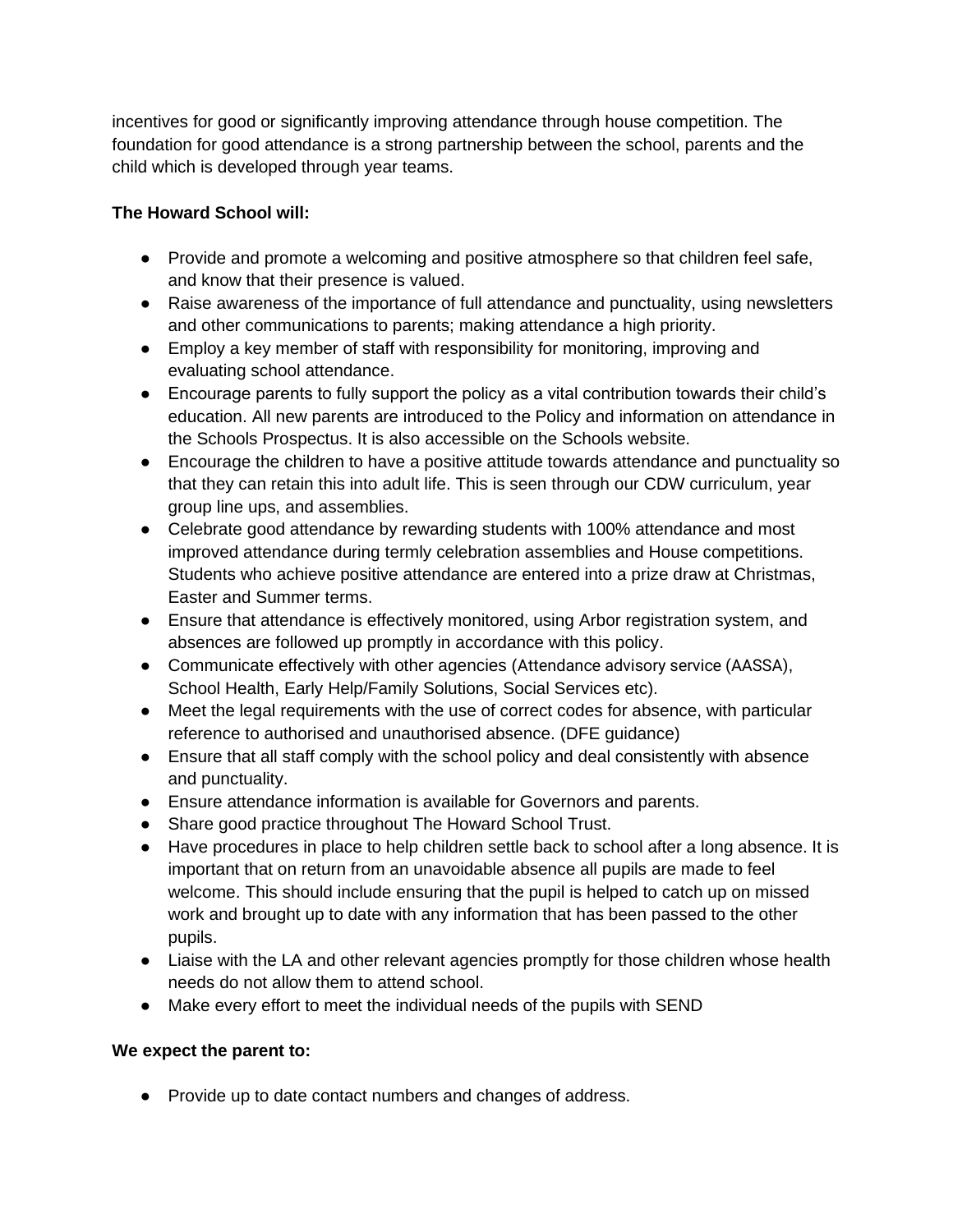- Provide details of at least two contacts for emergency use.
- Notify the school when their child is unable to attend, with a reason, on the first day of the absence by 8.25am
- Telephone the Academy after the first day of absence to advise the Academy if the absence is continuing.
- Keep the Academy well informed, in cases of lengthy absence. Parents/carers will be encouraged to keep absences to a minimum. A note or explanation from a child's home does not mean an absence becomes authorised. The decision whether or not to authorise an absence will always rest with the Head of School.
- Provide medical evidence indicating attendance at the dentist, doctor or optician before the arranged appointment unless an emergency situation has arisen. Whenever possible all appointments should be made outside of school hours.
- Ensure that their child arrives at school by 8.20 each day. Let the School know if their child is going to be late, e.g. if a car breaks down; if an urgent appointment has been made, failure to do so will result in sanction.
- Understand the importance of good attendance and punctuality and promote this with their child, aiming for 100% attendance each year.
- Provide written explanations of any absence and medical evidence for whole day appointments as well as medical evidence for persistent absence from school due to alleged illness.
- Only request leave of absence if it is for an exceptional circumstance.

Ensuring your child's regular attendance at school is a parent/carer's legal responsibility (Section 444 of the 1996 Education Act) and permitting absence from school that is not authorised by the Head Teacher creates an offence in law.

We expect students to:

- Attend every day unless they are ill or have an authorised absence.
- Arrive in school by 8.20 and be at their year group line up for 8.25.
- Go to all their CDW registration and lessons on time.
- Take responsibility for registering at the Pastoral Office if they are late or are leaving the school site during school hours.

# **Section 3: Recording attendance**

# **Understanding types of absence coding**

Every half-day absence from school has to be classified by the School as AUTHORISED or UNAUTHORISED. This is why information about the cause of any absence is always required, preferably in writing. Medical evidence may also be required in the form of a copy of a prescription, GP note, etc. Types of absence that are likely to be authorised are illness, medical or dental appointments that unavoidably fall in school time, emergencies.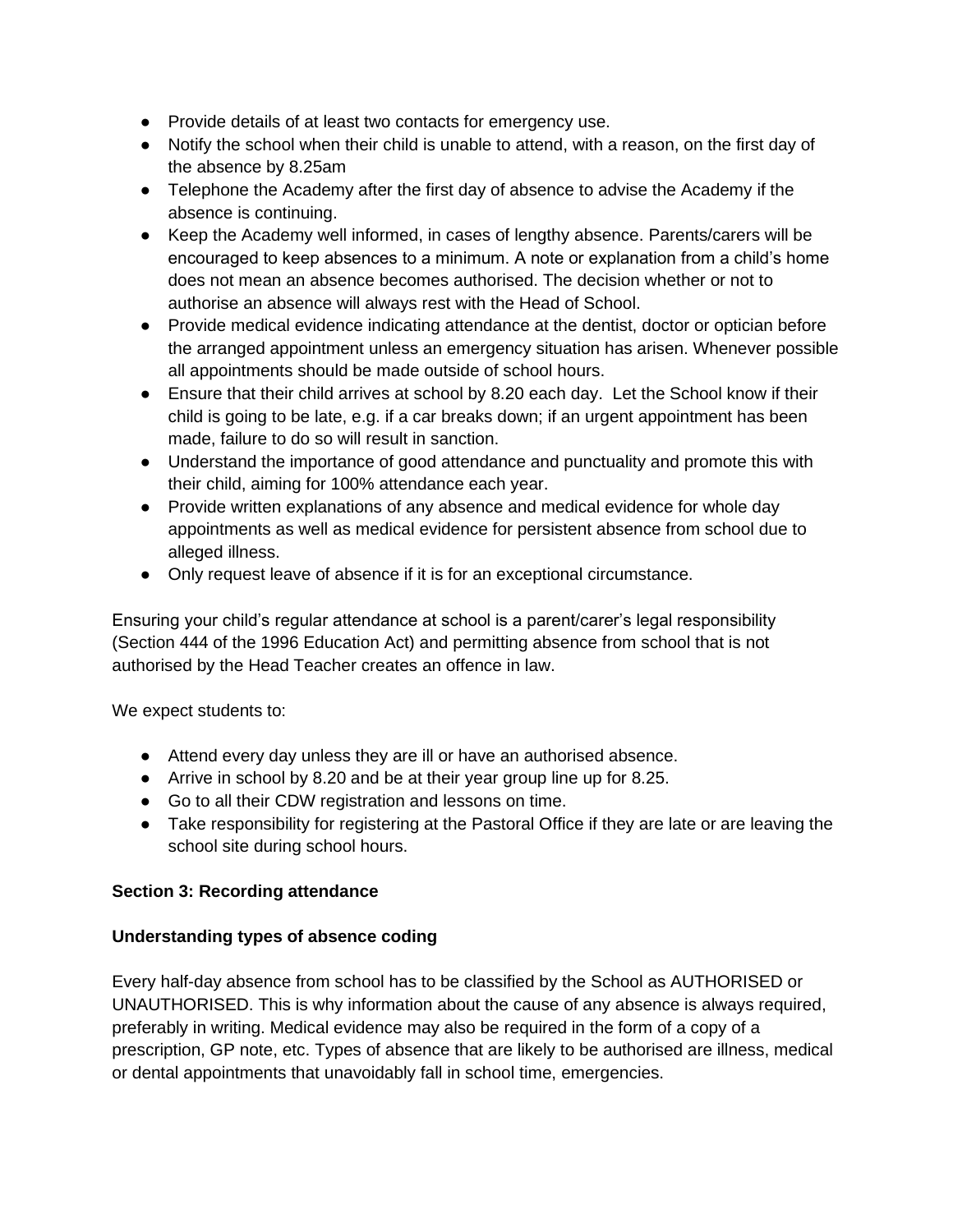Examples of types of absence that are not considered reasonable and which will not be authorised under any circumstances are:

- Going shopping with parents, Birthdays
- Minding other younger children in the family Sibling unwell
- Staying at home because other members in the family are unwell
- Day trips and holidays in term time unless there are exceptional circumstances that have been approved by the Head Teacher of School
- Arriving at school too late to get a present mark (After the close of registration)
- Truancy
- Death of a pet

The school can, if needed, change an authorised absence to an unauthorised absence and vice versa, if new information is presented. Any changes will be communicated to parents/carers. An example of this would be where a parent states a child is unwell but on return to school, there is evidence they have been on holiday.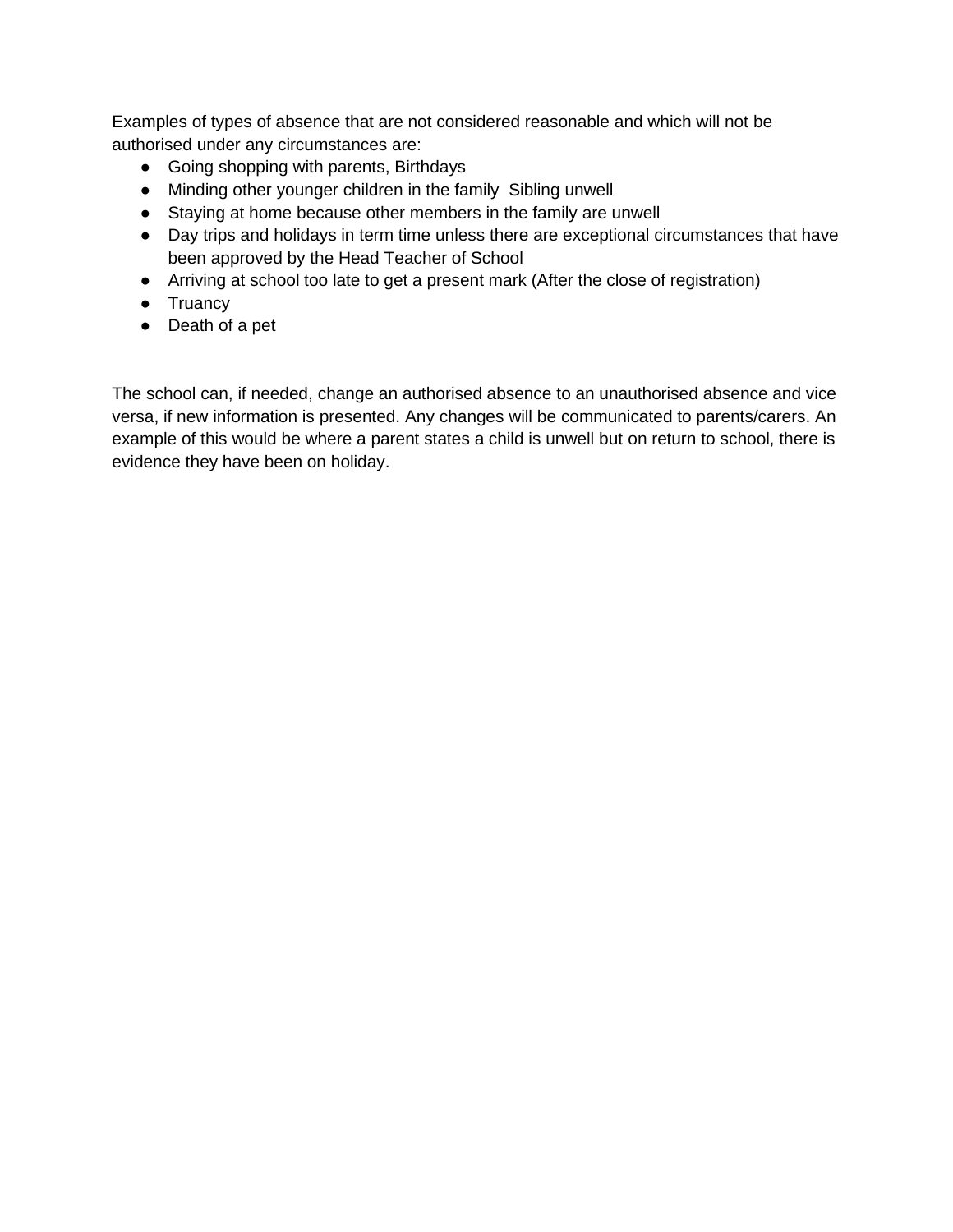# **THE HOWARD SCHOOL PROCEDURES: Registration and punctuality procedures**

Legally the registration must be taken twice a day, once at the start of the school day during CDW (Monday-Thursday) and Period 1 (Friday) at 8:30am, and once during the afternoon session at 12:20am. The registers will remain open for 20 minutes. Pupils arriving before the end of the Registration period will be coded L (Late before registers close) which is a present mark. Pupils arriving after the registers have closed will be coded U (Late after registers close) which counts as an unauthorised absence for the whole morning session. Pupils who arrive late to school and lessons without genuine/justifiable reasons will incur a sanction and parents/carers will be informed.

Only the Head Teacher/Principal can authorise absence. If there is no known reason for the absence at registration, then the absence will be recorded as unauthorised, until a satisfactory reason is provided. If the reason given is not satisfactory in the Schools view, and/or evidence of the reason cannot be provided, the absence will be coded as O (Unauthorised absence). It is reasonable for members of staff to ask questions regarding a child's attendance and punctuality and when appropriate, request evidence to support the reason for absence from school.

Pupils who are consistently late are disrupting not only their own education but also that of the other pupils. Ongoing and repeated lateness after the close of registration is considered as unauthorised absence and will be subject to legal action If a pupil's attendance falls below 96%, parents will be contacted regarding their child's school attendance.

# **First Day Absence Contact**

Parents/carers are expected to notify the School if their child is unable to attend for any unavoidable reason, such as illness. Parents/carers are requested to inform the School before 8:50 am if their child is too unwell to attend school. If the School does not receive notification, it will email/text/telephone on the first day of absence, to try to ascertain the reason. First day contact will be carried out as early as possible in the school day, in order to notify parents/carers whose children may have set off for school, but not arrived, as quickly as possible. If the child is still too unwell to attend the following day, Parents/carers will need to telephone the school again before 8:50am to inform them of this 2nd day of absence. If a child is absent for longer than 3 days due to ill health, medical evidence will need to be provided in order that the School can authorise the absence. On return to school, the parents/carers must put in writing the reason for absence in addition to telephoning the School on the days of absence.

# **Continuing Absence Procedures**

If after 3 days of absence, your child has not been seen and contact has not been made with the School, we will make all reasonable enquiries to establish contact with parents/carers and the child, including making enquiries to known friends and wider family. In the event of an absence of three or more days without contact from the family, a home visit will be made, either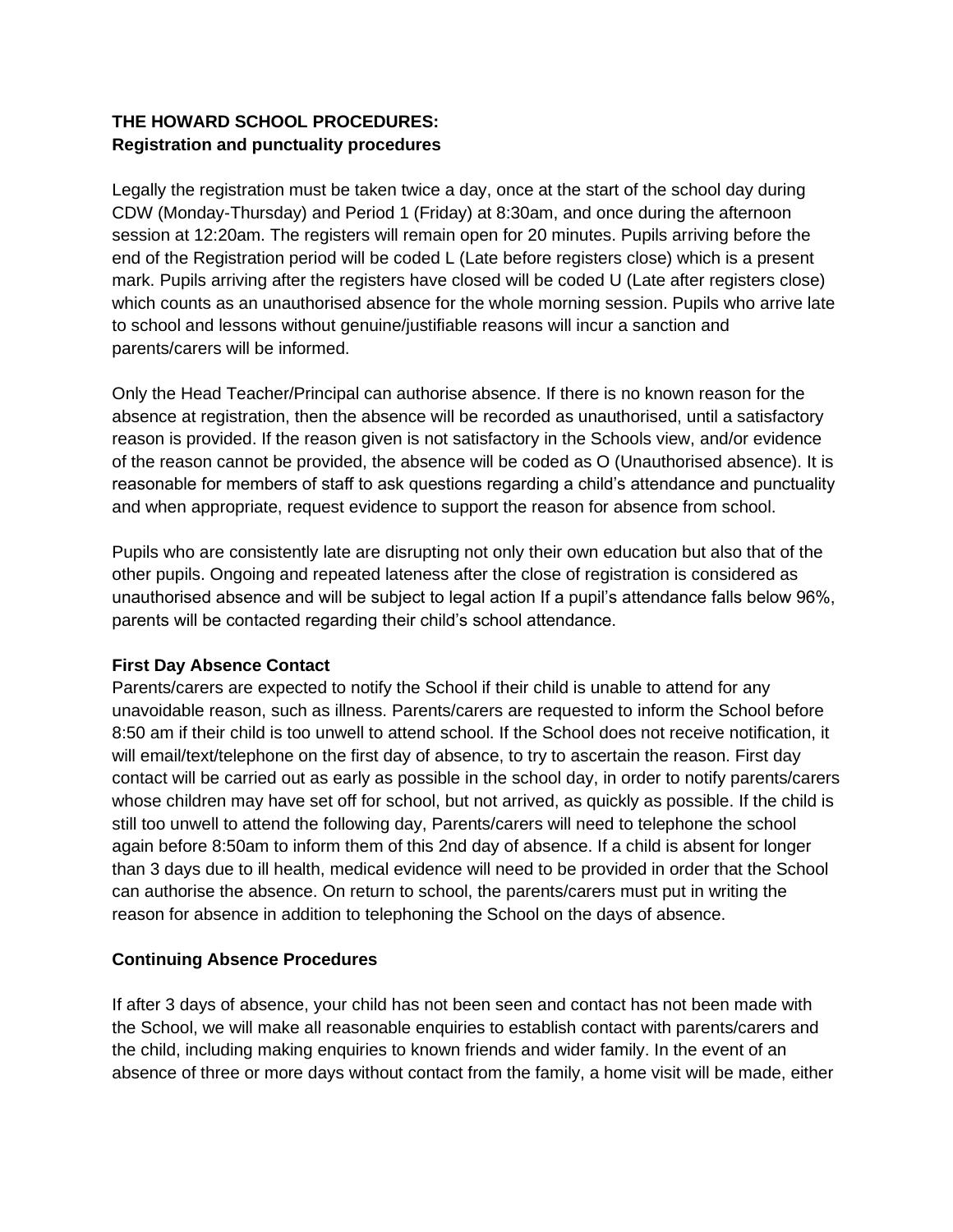by school safeguarding staff or other local authority professional, to ascertain the safety and well- being of the child and in addition to the reason for absence from school.

# **Ten days' absence**

We have a legal duty to report the absence of any pupil who is absent without an explanation for 10 consecutive days.Schools have a safeguarding duty, under section 175 Education Act 2002, to investigate any unexplained absences. If the child is not seen and contact has not been established with the named parent/carer then the local authority is notified that the child is at risk of missing from education(CME). The school will exhaust all contacts and make a home visit first to ascertain the child's whereabouts prior to a referral to Attendance advisory service. The Attendance Advisory Service staff will visit the last known address and alert key services to locate the child. So help us to help you and your child by making sure we always have an up-todate contact number. There will be regular checks on telephone numbers throughout the year.

# **Ensuring a good education for children who cannot attend school because of health needs**

The Howard School, will work together with the local authority and other relevant professionals to ensure any child who is going to be absent for longer than 15 days due to medical reasons either consecutively or cumulatively, will have access to relevant and appropriate education. This includes Public Exam provision and the education of siblings where the family have had to travel and stay away from the home.

# **Frequent/Persistent Absence Procedures**

Regular monitoring of the registers will be made by the Assistant Headteacher (AST) responsible for attendance and the Attendance Officer, to identify pupils with a pattern of absences that may lead to Persistent Absence (PA). The AST will be responsible for putting in place actions for each pupil of concern. Initially the School will try to resolve the problem with parents/carers and this may involve requesting medical evidence in order for the school to authorise any further absence due to ill health and/or an Attendance clinic with the Attendance Officer and relevant staff or outside professionals. However, if further unauthorised absences, the School will make a referral to Medway Council, Attendance Advisory Service Schools & Academies (AASSA). The AAP and Attendance Officer will communicate regularly to discuss any attendance and punctuality concerns the school may have and review any current cases referred to the LA. Parents/Carers of children whose attendance drops to below 96%, will receive a percentage information letter. In the event that there is then further absence from school, a letter to parents will now request that medical evidence is provided by the parent to enable the School to authorise any further absences due to ill health. Further unauthorised absence will result in a parental/carers meeting to allow a plan of support to encourage regular attendance. Further unauthorised absence will result in a referral to the Local Authority for consideration of a Penalty Notice/Court action.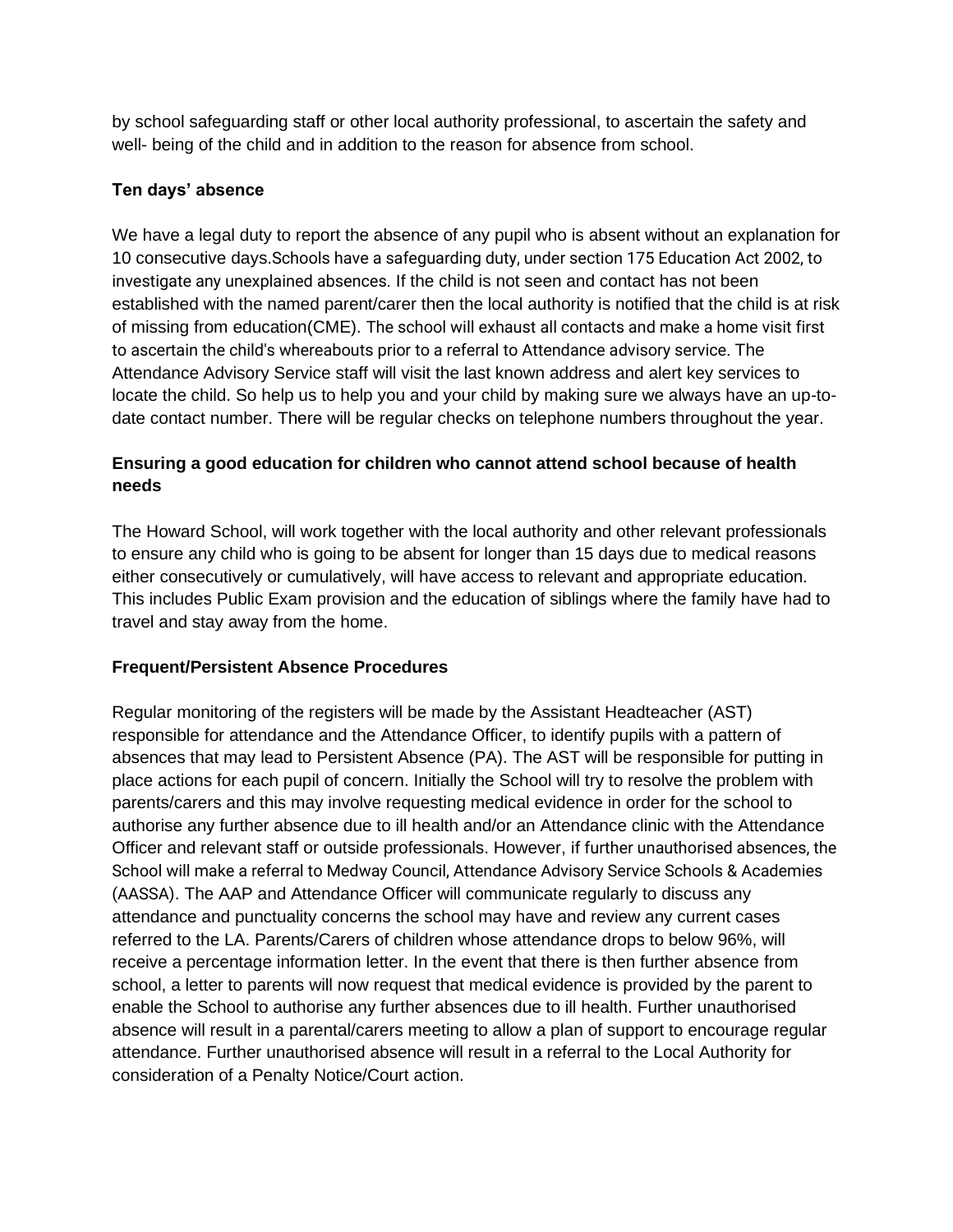#### **Reluctant attenders/school refusal**

Parents/Carers should do everything possible to encourage their child to attend. However, if the reason for their reluctance appears to be school-based, such as difficulty with work, or bullying, please discuss this with the School (Head of Year) at the earliest opportunity and the School will do everything possible to resolve. Colluding with your child's reluctance to attend is likely to make the matter worse.

School refusal/school phobia is a psychological condition that usually has been medically diagnosed. Other arrangements may be put in place for a child with genuine school phobia.

#### **Consequences of Poor Attendance /Punctuality**

For pupils whose attendance and/or punctuality fails to improve, after a range of interventions and support measures have been tried by the School, the ultimate consequences may be one of the following:

1) The Parents/Carers may be issued with a Penalty Notice, which carries a fine of £60, per parent, per child. If the fine is not paid within 28 days, it rises to £120 per parent, per child. If not paid at all, court action will be initiated.

2) The Local authority may initiate court action under Section 444 1/1A of the Education Act 1996, which could lead to fines of up to £2,500, or even imprisonment.

3) In some cases, action may be taken under the Children Act 1989 to protect the welfare and development of the child.

#### **Leavers and children who cease to attend without prior notice (CME) procedures**

Pupils cannot be removed from school roll unless school is informed they are on roll of another education provision or education otherwise. The school will refer to Medway Council children mission education (CME) if pupil has moved out of Medway and does not have a school place in the new local authority or country. Pupils moving within Medway are not CME, this is an attendance concern, as they have a school place in Medway and therefore must continue to attend until a new school place is confirmed.

#### **Non starters**

Pupils who are allocated places but fail to start are also treated as CME. If the Academy has been unable to make contact with the family during a ten-day period after their expected arrival, they will refer the pupils to the Local Authority for further checks. Failure to contact school and the local authority of how their child is being educated, may lead to legal proceedings.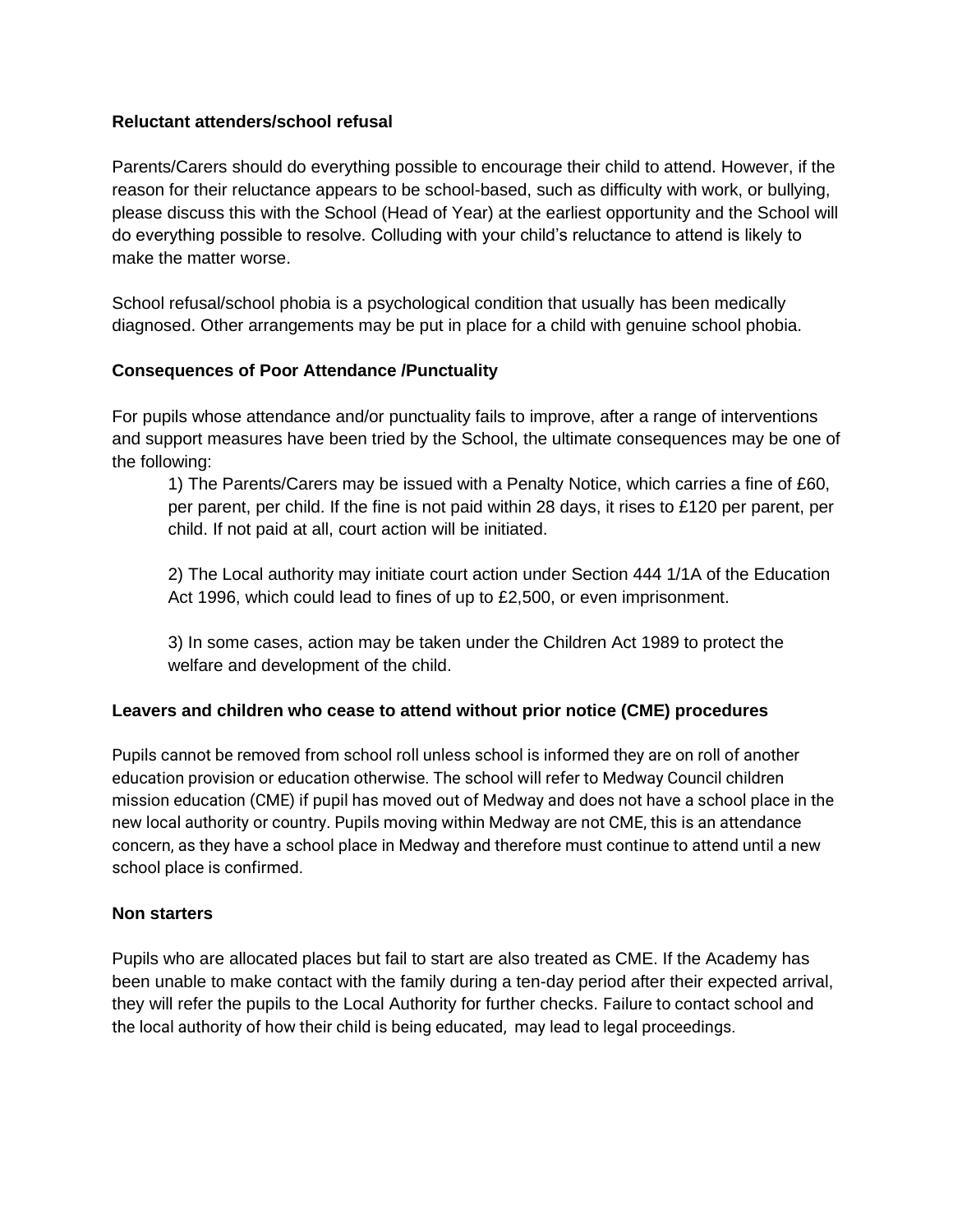## **Vulnerable Children**

Children who are Looked After (CLA), subject to a Child Protection Plan (CP) or Children in Need (CIN) will be treated with highest priority and will be known to the Attendance Officer and AST. Any unexplained absence will be followed up immediately by a telephone call to the home. Any outside professionals who are also working with the children and family will also be notified of the absence (Social worker, AAP etc). Children with Special Educational Needs (SEND) will be treated with similar priority in order that their time in school can be maximised, and their learning supported to the greatest extent possible.

# **USEFUL INFORMATION FOR PARENTS AND CARERS**

This is a successful school, and you and your child play a part in making it so. We aim to encourage all members of the school community to reach out for excellence. For children to gain the greatest benefit from their education it is vital that they attend regularly, and your child should be at school in good time for the start of the school day, every day the school is open, unless they are genuinely ill or there is some other unavoidable reason.

Some children are reluctant to go to school and say they do not feel well. It is for you as the adult to judge whether they are genuinely unwell, or just unwilling. It will be better for them in the long run to go to school rather than avoid it, as days off mean they will fall further behind and make them even more reluctant. Your job as the parent is to encourage them to attend.

# **Medical evidence may be any of the following:**

- Hospital discharge letter Note from your GP
- Copy of your appointment card from your GP
- Copy of the prescription or copy of the medication label
- Note/Label from a pharmacist
- Note from any other health care professional (e.g. physiotherapist, optician, podiatrist etc)

# **My child is trying to avoid coming to school. What should I do?**

Contact the Pastoral Office immediately and openly discuss your worries. Your child could be avoiding school for a number of reasons – difficulties with schoolwork, bullying, friendship problems, family difficulties. It is important that we identify the reason for your child's reluctance to attend school and work together to tackle the problem. In some cases, you may find it helpful to discuss the circumstances of your child's difficulties with another professional.

# **What can I do to encourage my child to attend school?**

Make sure your child gets enough sleep and gets up in plenty of time each morning. Ensure that they leave home in the correct clothes and properly equipped. Show your child, by your interest,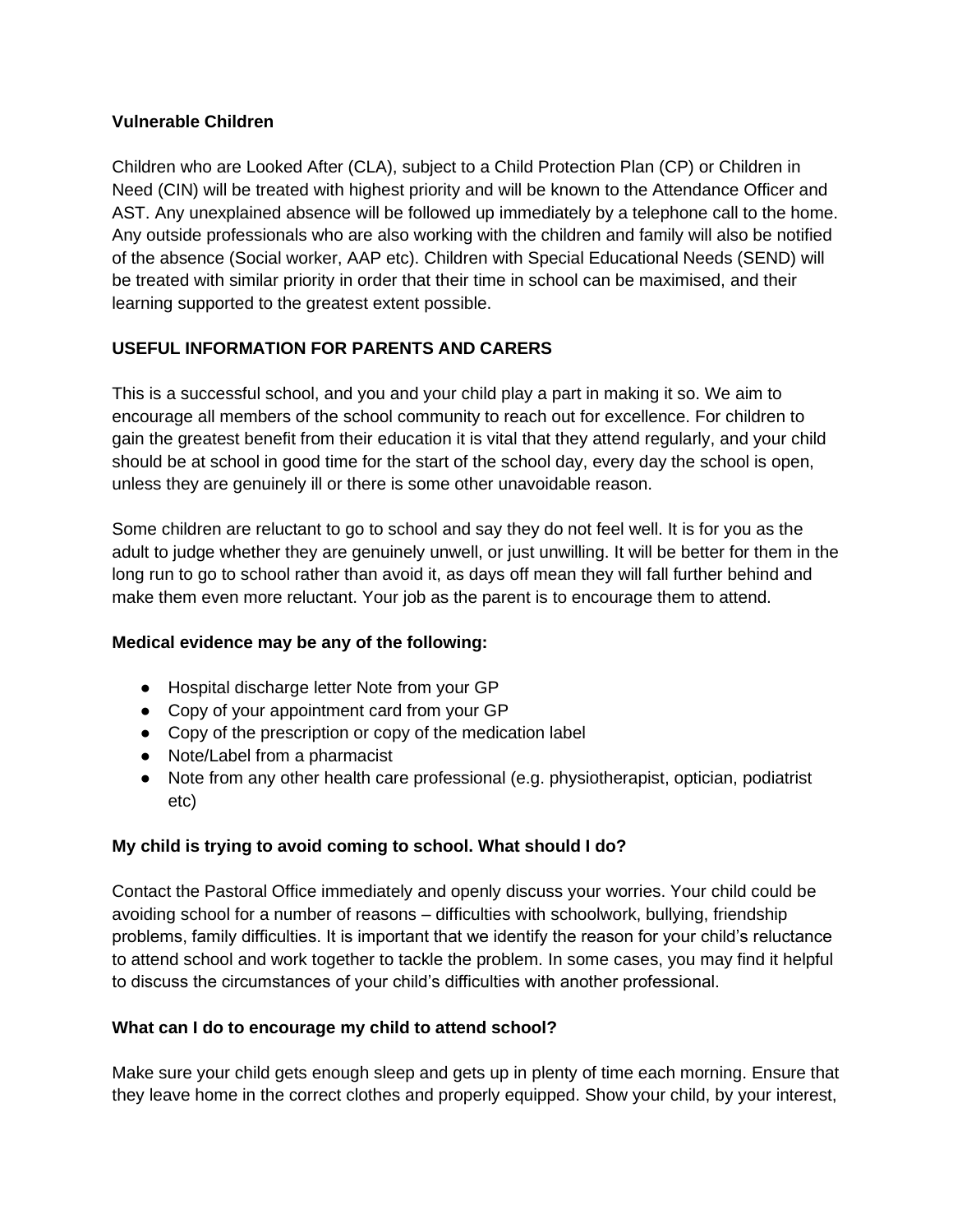that you value their education. Please ensure you look at the Knowledge Organiser and Planner with your child and sign it ready for the next day. Be interested in what your child is doing in school, chat to them about the things they have learnt, what friends they have made and even what they had for lunch!

# **Early Help/Family Solutions**

Early identification of needs and support required can prevent concerns escalating. Early help plans should have focused outcomes for children and families, and should be actively planned with them. Plans should deliver evidence-based interventions using single agency or common assessment frameworks, and clear thresholds for specific agency intervention e.g. Social care, housing, mental health services. We see how early help can transform a child in school, not just what they are able to achieve academically, but how their personal, social and emotional development can thrive with the right support.

**Understanding absence percentages:** You may wonder why a school would be concerned if your child's attendance is 95%. This may make it easier to understand:

- 95% equates to half a day off every two weeks
- 90% equates to a day off every two weeks
- 85% equates to one and a half days off every two weeks
- 80% equates to one whole day off every week A secondary age child whose attendance is 80% will have missed ONE WHOLE YEAR of education by the time they leave school

Even the brightest and most enthusiastic learner will find it hard to keep up with their work with these levels of absence. That is why we encourage the highest attendance possible.

# **Persistent Absence**

A pupil is classed as a persistent absentee (PA) when they miss 10% or more schooling across the school year, for whatever reason, whether it be authorised or unauthorised, or a mixture of both. Absence at this level is doing considerable damage to a child's educational prospects and we need parents' full support and encouragement to tackle it. PA pupils are tracked and monitored carefully through our pastoral system, and we combine this with tracking academic progress to assess the effect on the pupil's attainment. If your child misses 10% (three weeks/sessions) or more schooling across the school year, for whatever reason, they are defined as persistent absentees. Absence for whatever reason disadvantages a child by creating gaps in his or her learning.

# **Applications for leave of absence in term time (includes Holidays in term time)**

All pupils are encouraged to attend school every day of the 190 days that school is open. The register is called twice daily and pupils are expected to be present for the 380 sessions, or half days. That leaves 175 days for family holidays, shopping trips and other needs.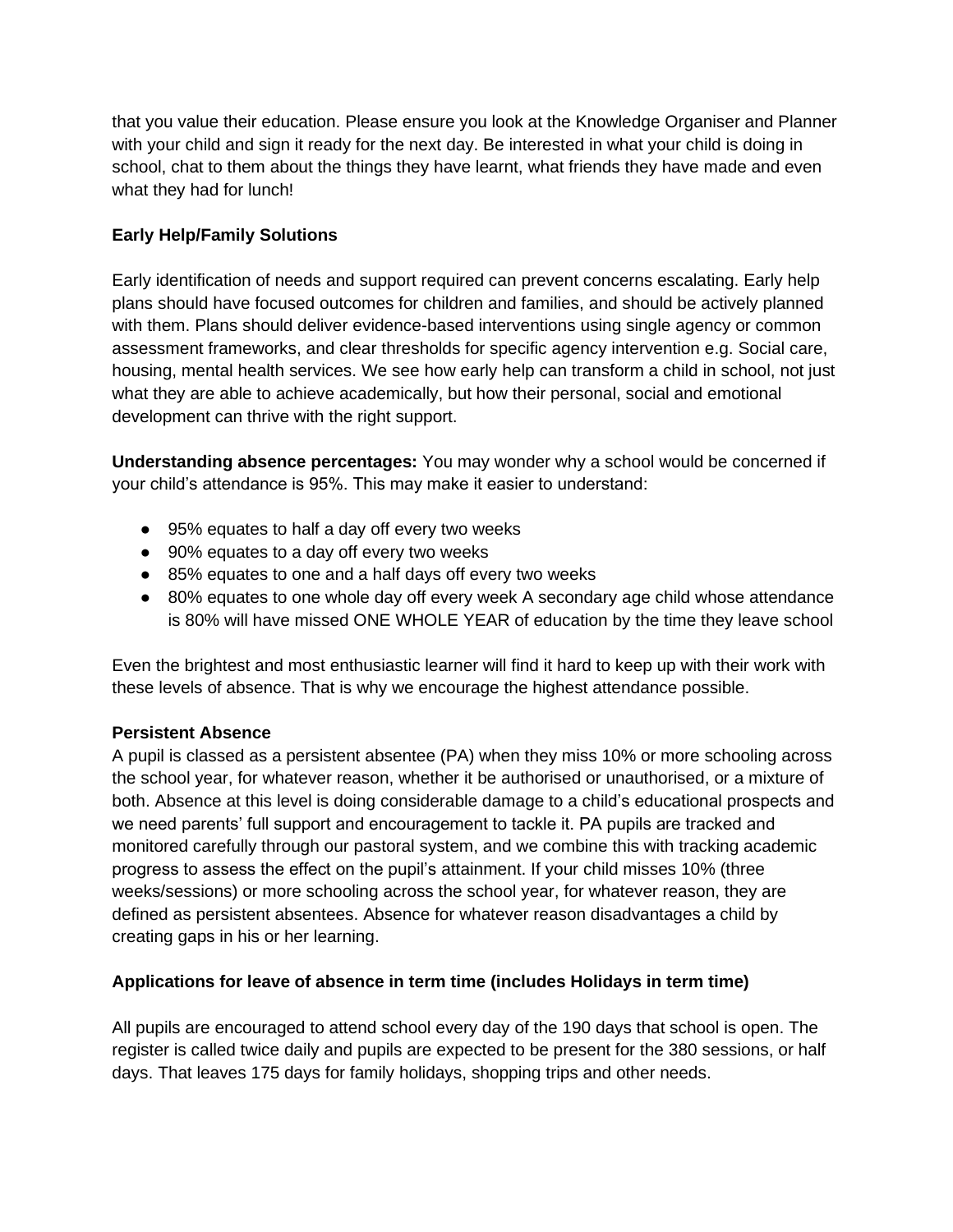Parents of a child performer can seek leave of absence from school for their child to take part in a performance/event. The School will check with Medway Council, child performance officer if licence in place.They must contact the Head of School to discuss the nature and frequency of the work, whether the child has a valid performance licence and whether education will be provided by the employer during any future leave of absence. It is, however, down to the Head of School's discretion as to whether to authorise this and they will wish to discuss with you the nature and frequency of the absence and how learning will continue if absence occurs.

Parents of able sportsmen and women can seek leave of absence from school for their child to take part in regional, county, national and international events and competitions. It is, however, down to the Head of School's discretion as to whether to authorise this and they will wish to discuss with you the nature and frequency of the absence and how learning will continue if absence occurs. Permission for your child to leave early or arrive late to attend coaching and training sessions is also at the discretion of the Head of School and is not likely to be approved if it is a regular event, unless the sports club or association is providing an education tutor as part of their coaching.

As a school we prioritise teaching and learning, therefore, in accordance with the local and National guidelines, The Howard School does not authorise holidays during term time. Permission, however, may be granted only in exceptional circumstances, when the benefit of the absence far outweighs the benefit of school attendance. A request for such absence should be made in writing to the Head of School. When requesting leave of absence during term time may you be reminded that 10 days of absence equates to 20 sessions missed schooling, which is equivalent to 5.2% of absence.

**Please note: any child who has taken a term time holiday will be required to provide medical evidence for any further absences during the remainder of the academic year. Any absences due to ill health either directly before or after a school holiday will need to provide medical evidence in order for the school to authorise the absence.** 

#### **Notes:**

- The Anti-Social Behaviour Act 2003 has made it possible that certain cases of unauthorised absence can be dealt with by way of a penalty notice. These penalty notices will require the recipient to pay a penalty notice, currently £60.00 if paid within 21 days or £120.00 if paid within 28 days.
- 10 sessions of unauthorised absence in a 6 week school period may result in a penalty notice.
- A penalty notice will be issued to each parent/ carer that resides with the child.
- Non-payment of these penalty notices will result in application to Criminal Court.
- If a Parent/Carer requests for a term holiday is refused, but the holiday taken, it will be classified as unauthorised absence and may be subject to a penalty notice being served to each parent/ carer that resides with the child by Medway's Attendance Advisory Service for Schools and Academies (AASSA)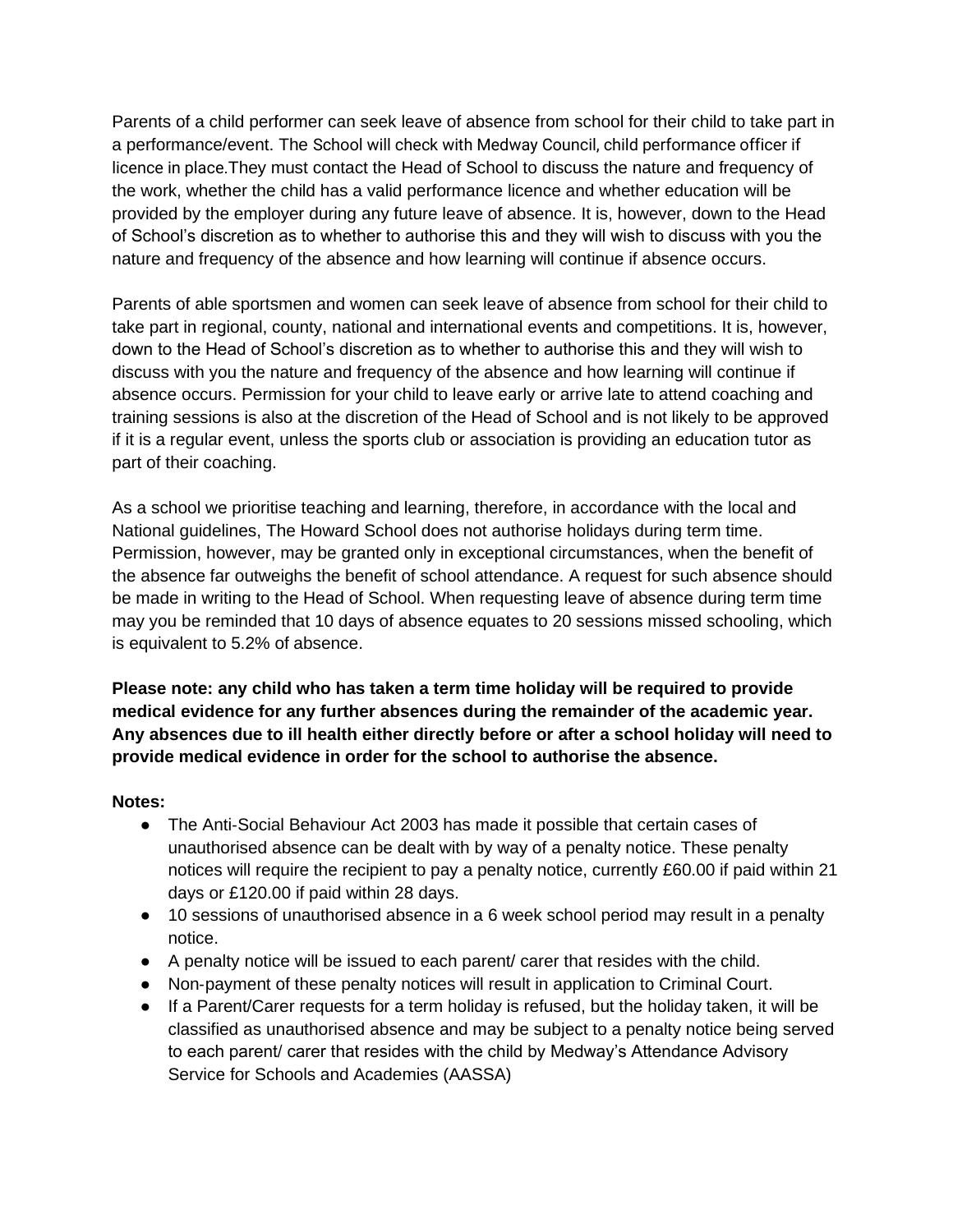- A formal application must be made in writing, IN ADVANCE and returned to the Head of **School**
- Permission sought after a holiday has been taken will not be granted.
- If the parent/ carer removes a student from their education for the purpose of a suspected holiday without advising the school this will be referred to the Attendance Advisory Practitioner (AAP). On the third day of absence a letter will be sent requesting that the parent/ carer contacts the school within 2 days to confirm the reason for absence. No response will assume to be a holiday absence and penalty notice(s) may be issued unless reason for absence and/or medical evidence is provided.

The Howard School's policy is not to authorise holidays during term time. Any applications for leave in term time must be made in writing to the Head of School. There is no automatic right to term time leave of absence, and your request is likely to be declined except in the most exceptional circumstances. Each application will be considered on its own merit when making a decision.

#### **Penalty Notices**

Penalty Notices can now be issued for a range of attendance-related offences, including unauthorised term-time holidays, poor attendance and poor punctuality, a child coming to the attention of the police in school time.

# **Home Educated/Education Otherwise**

On receipt of written notification to educate otherwise, the school will notify the local authority of the parents intentions , parents/carers will be invited into the school to discuss the reason for this decision and to seek a way forward that may enable the child to remain at the school if parents are in agreement. If the child does not remain at the School and is educated otherwise, the School must inform the pupils local authority that the pupil is to be deleted from the admission register.

# **Your contact details**

Please make sure that the contact details you have given to the school are kept up to date, so that in the event of an accident, emergency or any other need to contact you we have the correct details.

#### **Amendments to the Admissions Register and Attendance Register**

Every amendment made to the admissions register and the attendance register must include the original entry, the amended entry, the reason for the amendment, the date on which the amendment was made and the name and position of the person who made the amendment.

#### **Record preservation**